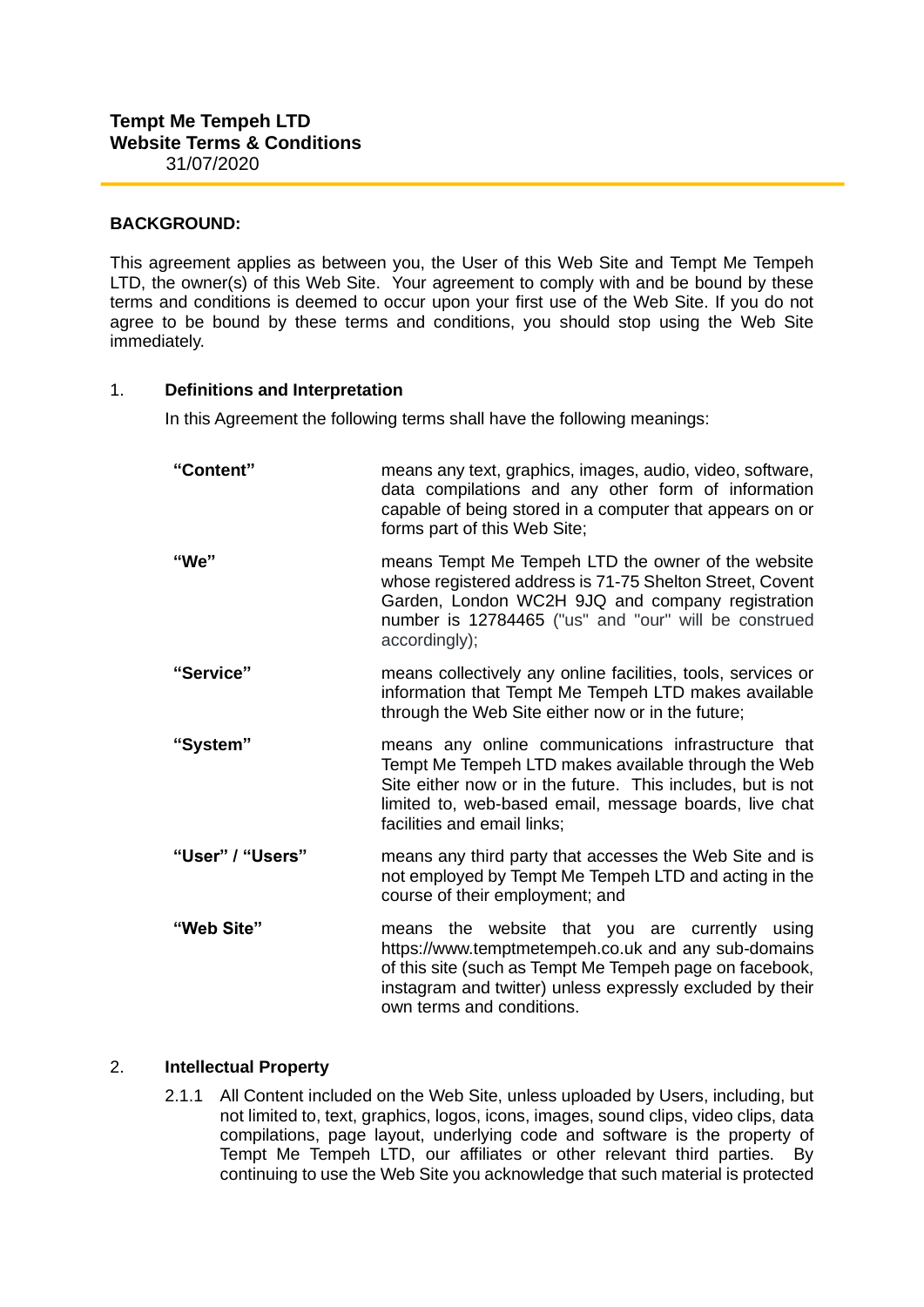by applicable United Kingdom and International intellectual property and other relevant laws.

- 2.1.2 Subject to sub-clause 2.3 you may not reproduce, copy, distribute, store or in any other fashion re-use material from the Web Site unless otherwise indicated on the Web Site or unless given express written permission to do so by Tempt Me Tempeh LTD.
- 2.1.3 Material from the Web Site may be re-used without written permission where any of the exceptions detailed in Chapter III of the Copyright Designs and Patents Act 1988 apply.

## 3. **Links to Other Web Sites**

This Web Site may contain links to other sites. Unless expressly stated, these sites are not under the control of Tempt Me Tempeh LTD or that of our affiliates. We assume no responsibility for the content of such web sites and disclaim liability for any and all forms of loss or damage arising out of the use of them. The inclusion of a link to another site on this Web Site does not imply any endorsement of the sites themselves or of those in control of them.

# 4. **Links to this Web Site**

Those wishing to place a link to this Web Site on other sites may do so only to the home page of the site https://www.temptmetempeh.co.uk without prior permission. Deep linking (i.e. links to specific pages within the site) requires the express permission of Tempt Me Tempeh LTD. To find out more please contact us by email at support@temptmetempeh.co.uk.

# 5. **Privacy**

- 5.1.1 For the purposes of applicable data protection legislation, the Tempt Me Tempeh LTD will process any personal data you have provided to it in accordance Privacy Policy available on the Tempt Me Tempeh LTD website or on request from Tempt Me Tempeh LTD .
- 5.1.2 You agree that, if you have provided Tempt Me Tempeh LTD with personal data relating to a third party (1) you have in place all necessary appropriate consents and notices to enable lawful transfer such personal data to Tempt Me Tempeh LTD and (2) that you have brought to the attention of any such third party the Privacy Notice available on the Tempt Me Tempeh LTD 's website or otherwise provided a copy of it to the third party. You agree to indemnify Tempt Me Tempeh LTD in relation to all and any liabilities, penalties, fines, awards or costs arising from your non-compliance with these requirements.

# 6. **Disclaimers**

- 6.1.1 Tempt Me Tempeh LTD makes no warranty or representation that the Web Site will meet your requirements, that it will be of satisfactory quality, that it will be fit for a particular purpose, that it will not infringe the rights of third parties, that it will be compatible with all systems, that it will be secure and that all information provided will be accurate. We make no guarantee of any specific results from the use of our Service.
- 6.1.2 No part of this Web Site is intended to constitute advice and the Content of this Web Site should not be relied upon when making any decisions or taking any action of any kind.

# 7. **Availability of the Web Site**

The Service is provided "as is" and on an "as available" basis. We give no warranty that the Service will be free of defects and / or faults. To the maximum extent permitted